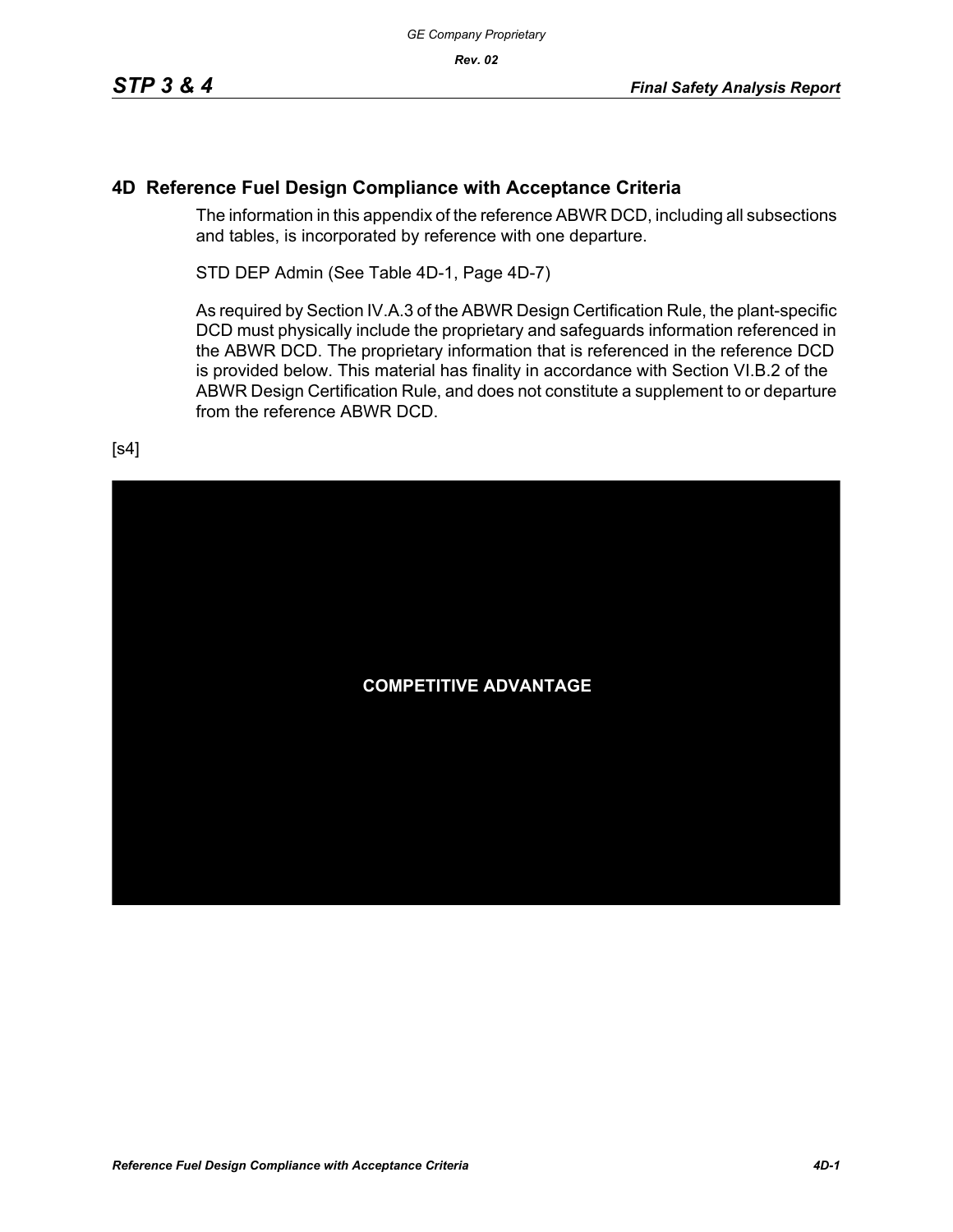#### **Table 4D-1 Competitive Advantage**

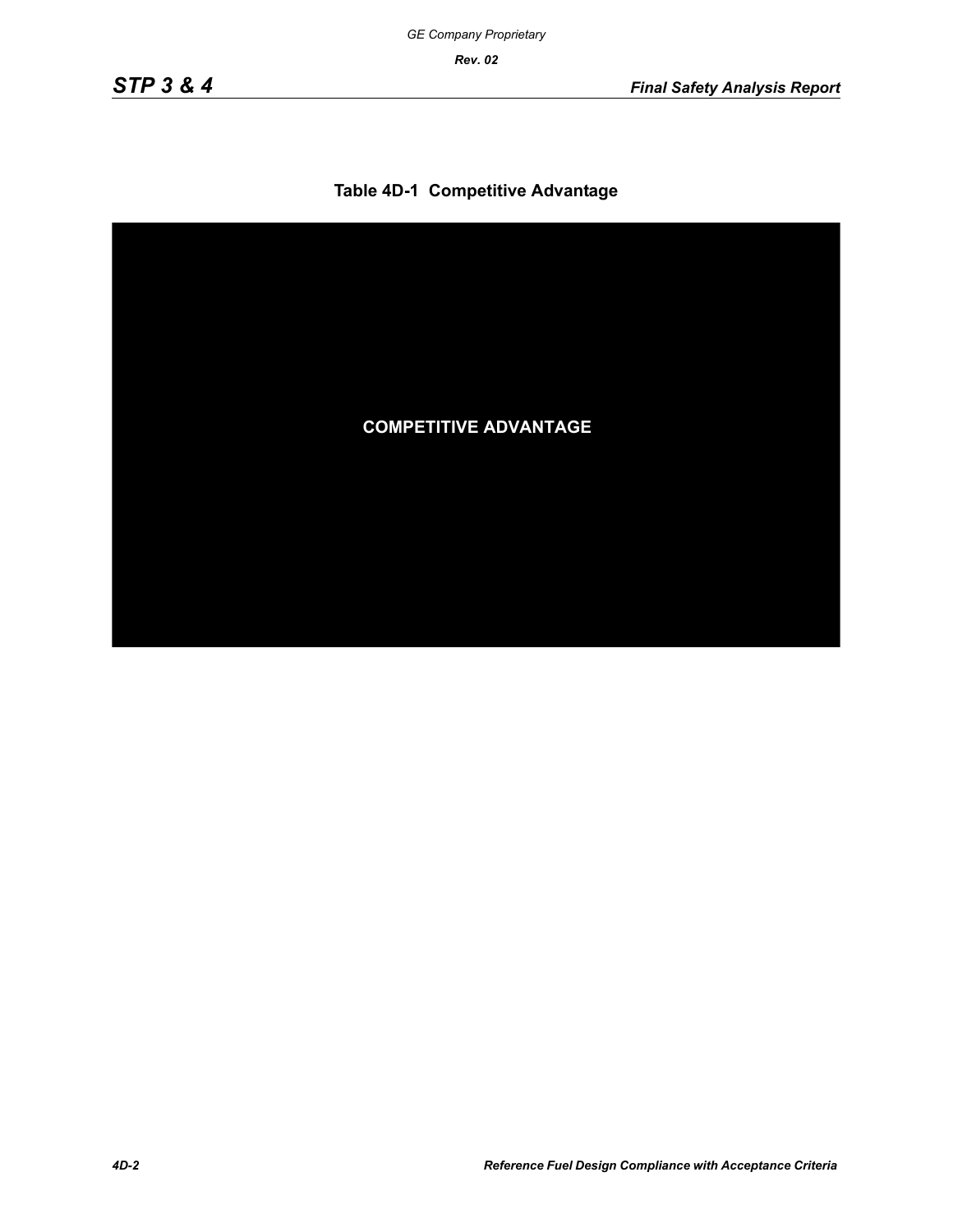

# **Table 4D-1 Competitive Advantage (Continued)**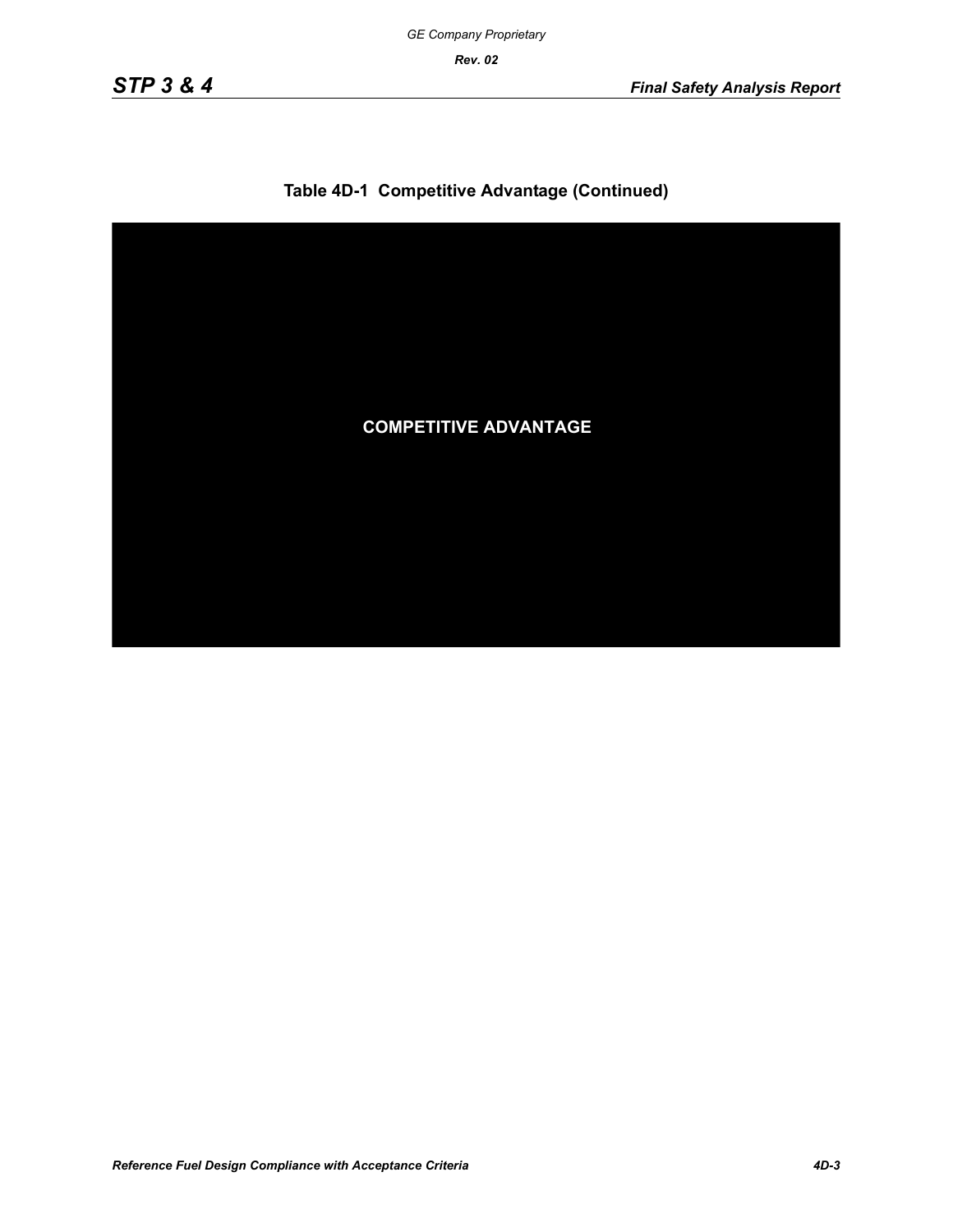

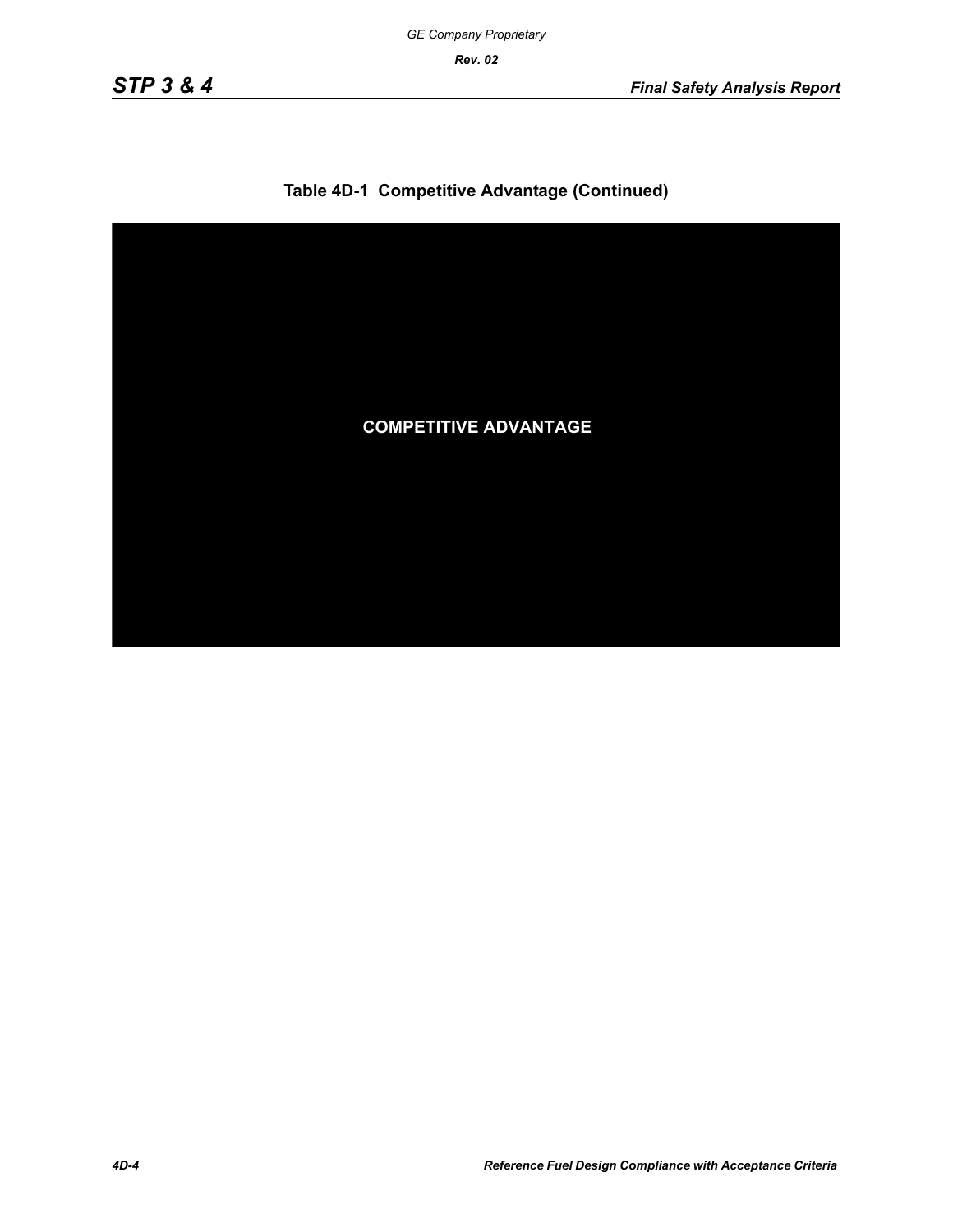

# **Table 4D-1 Competitive Advantage (Continued)**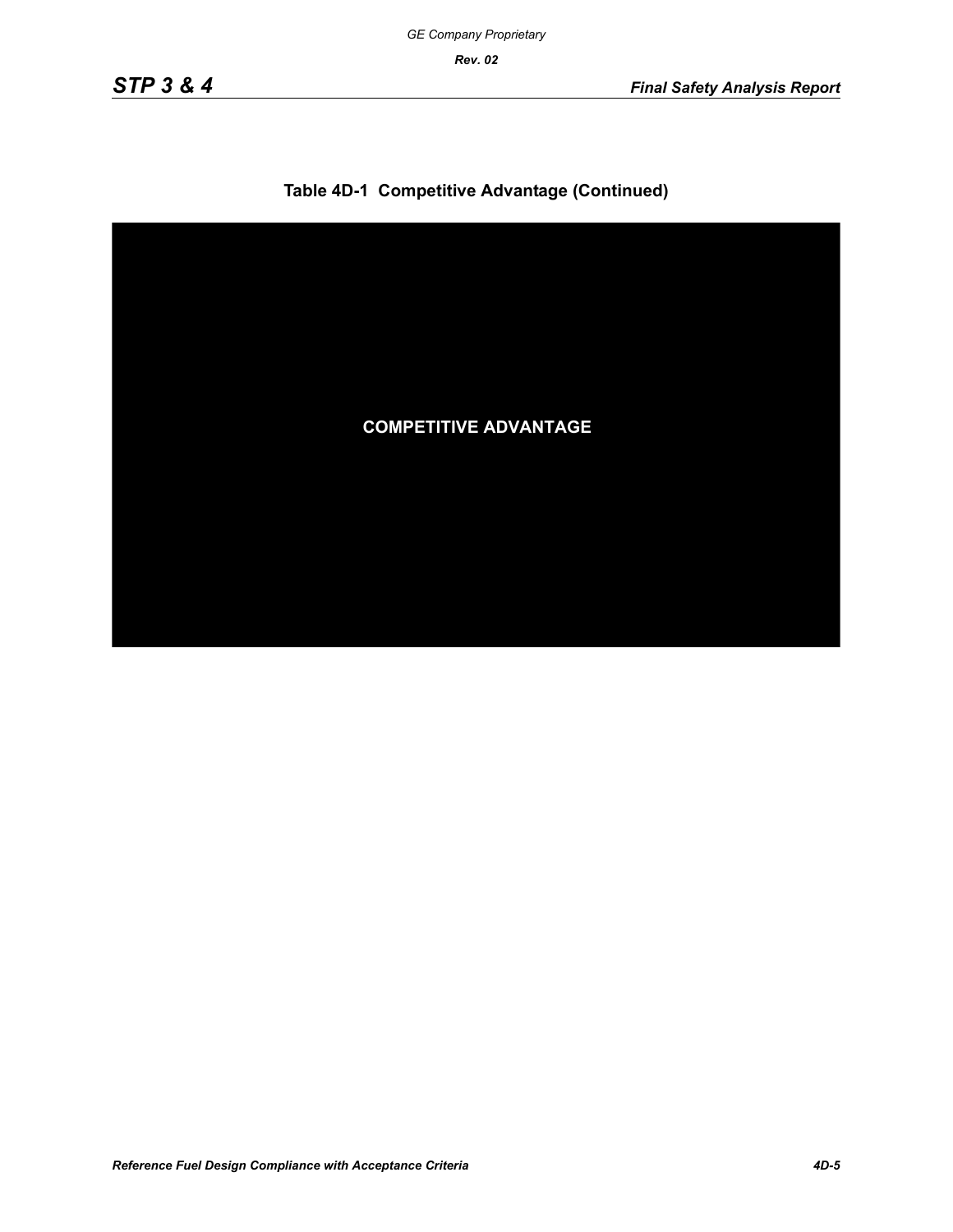

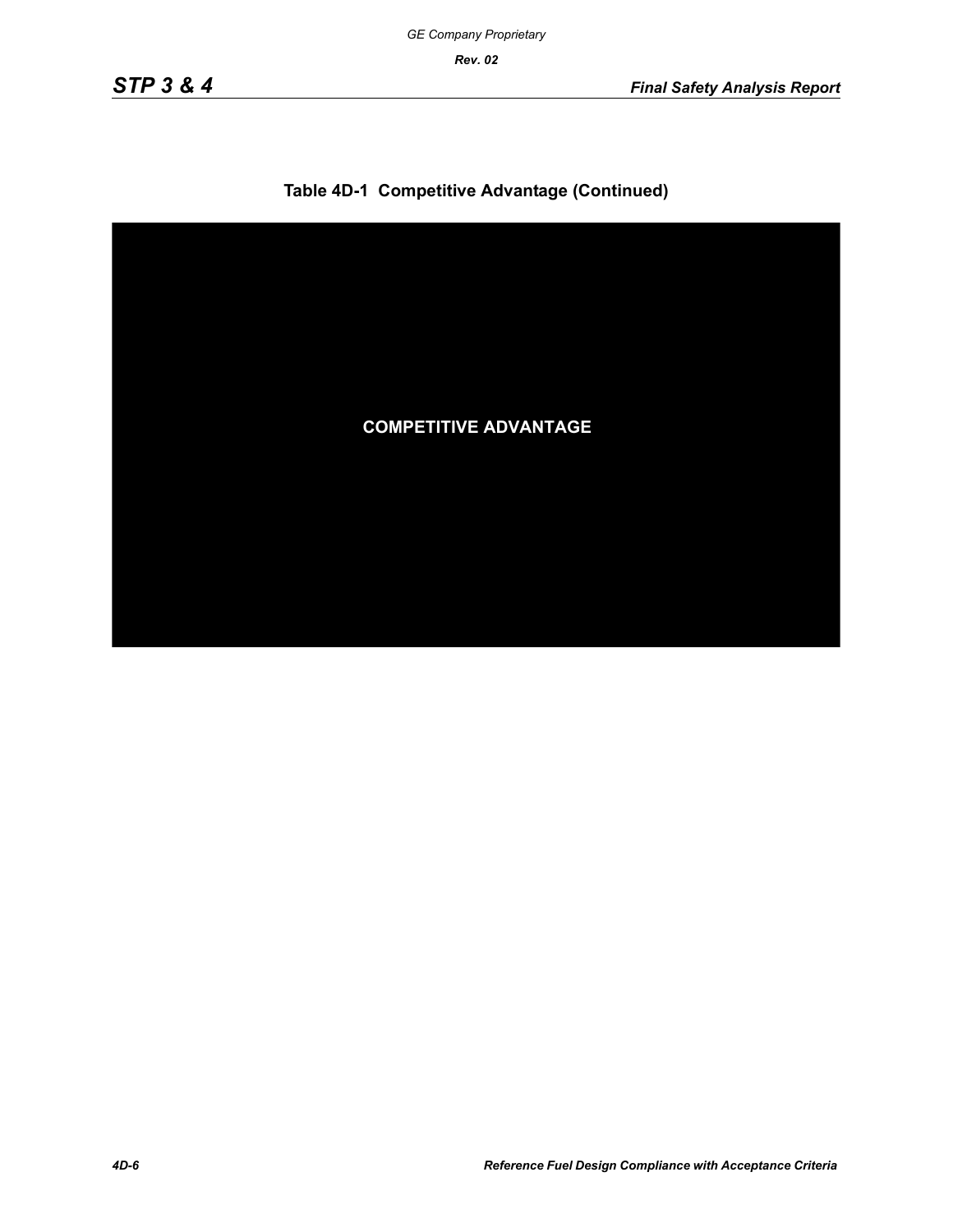

# **Table 4D-1 Competitive Advantage (Continued)**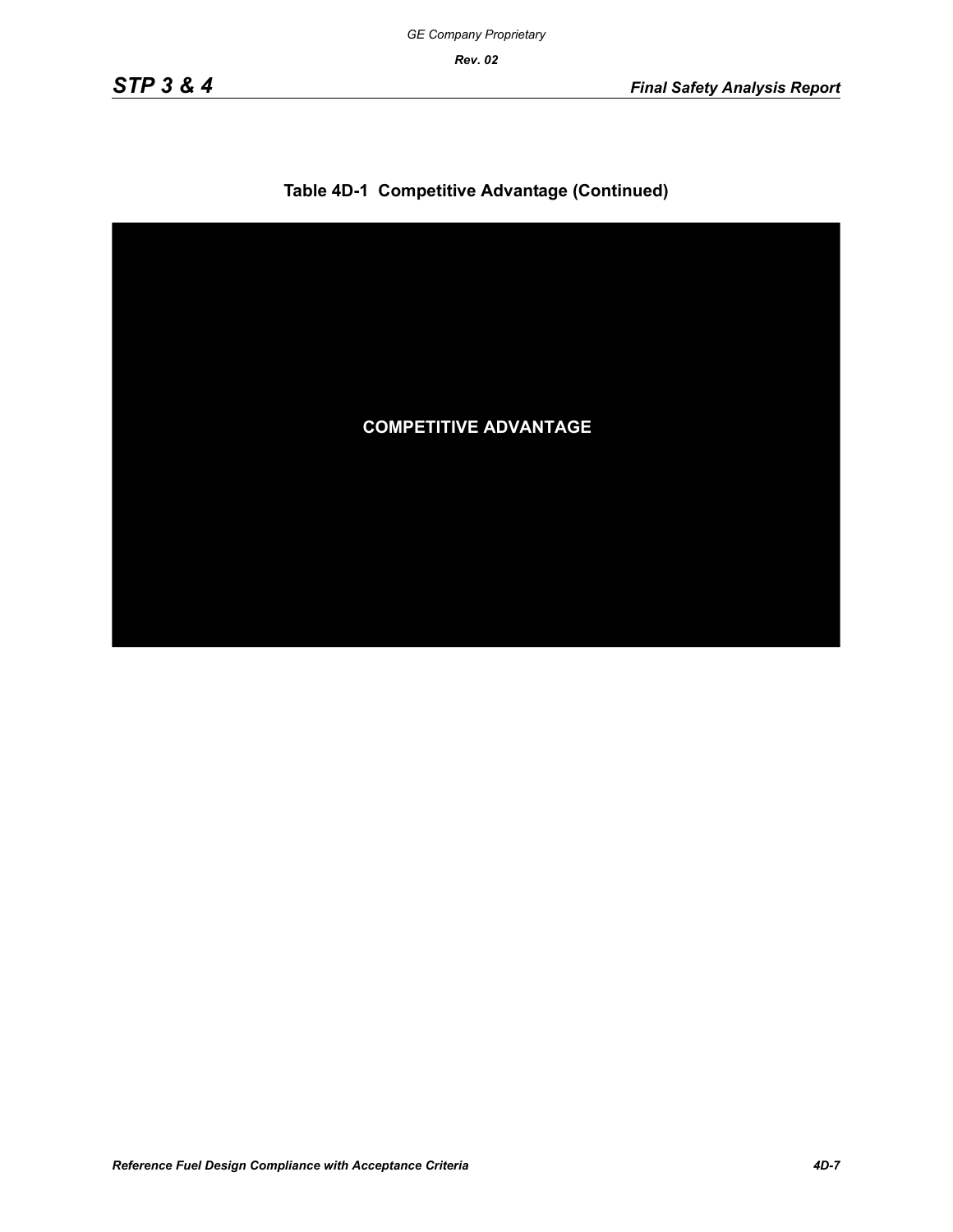

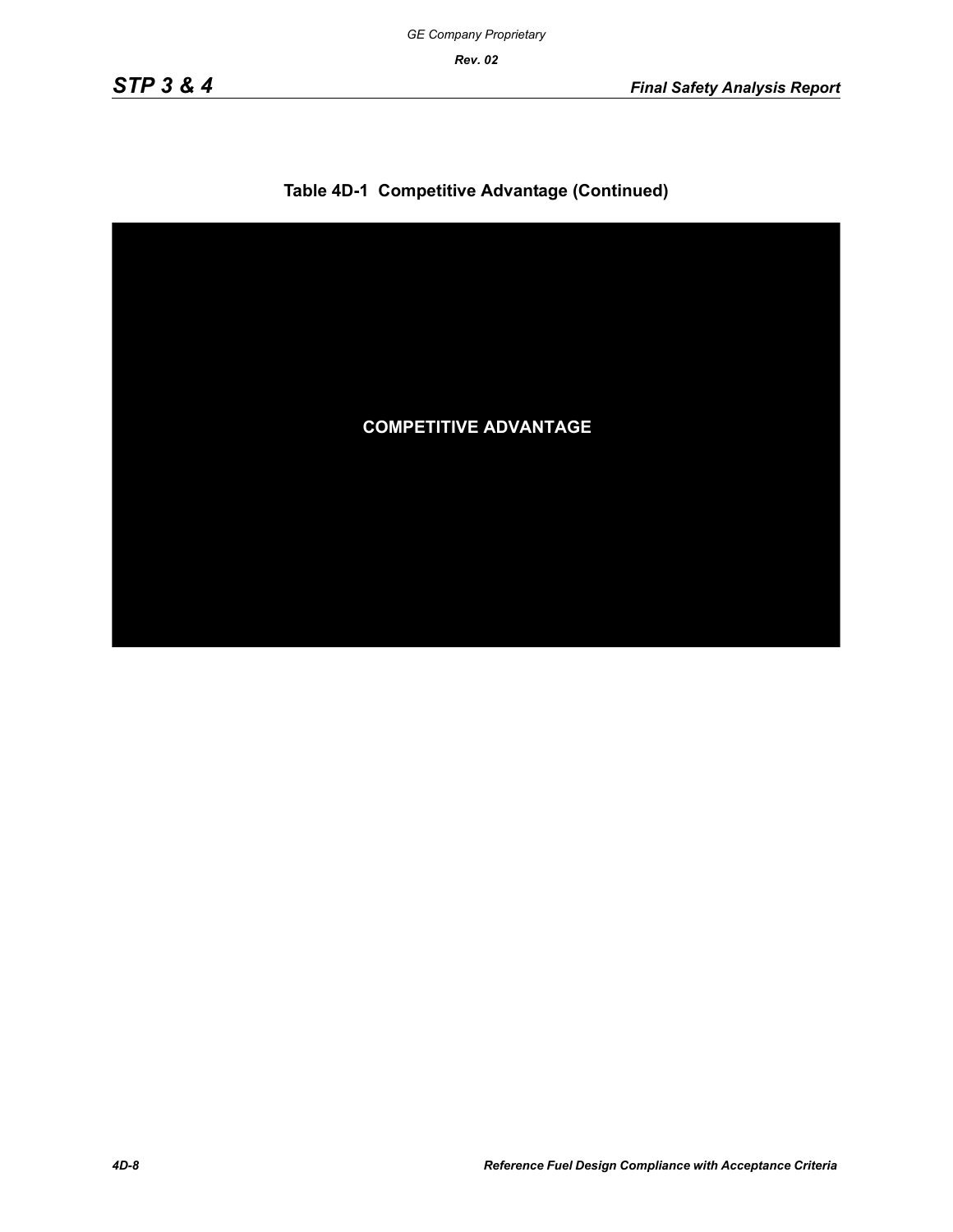

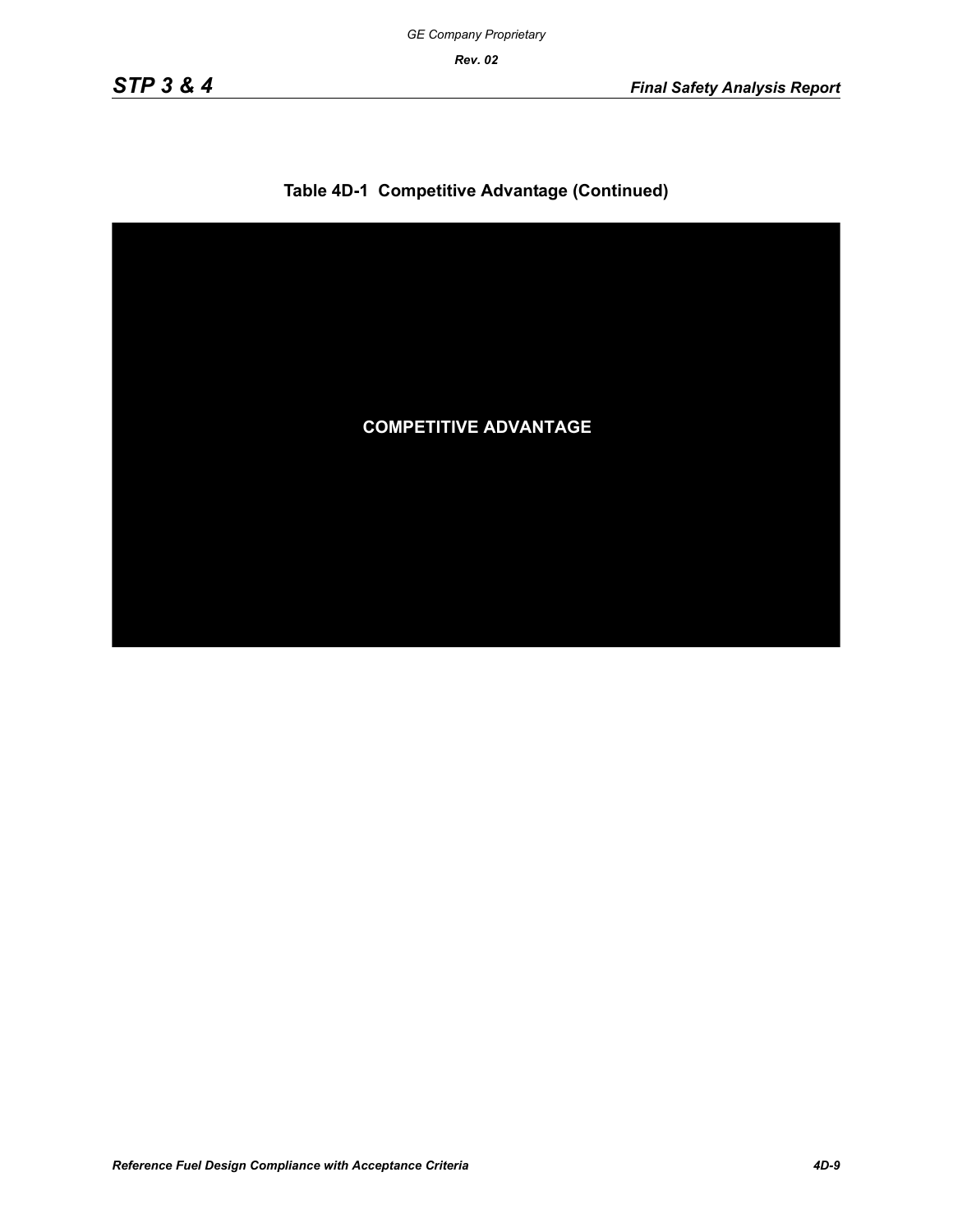